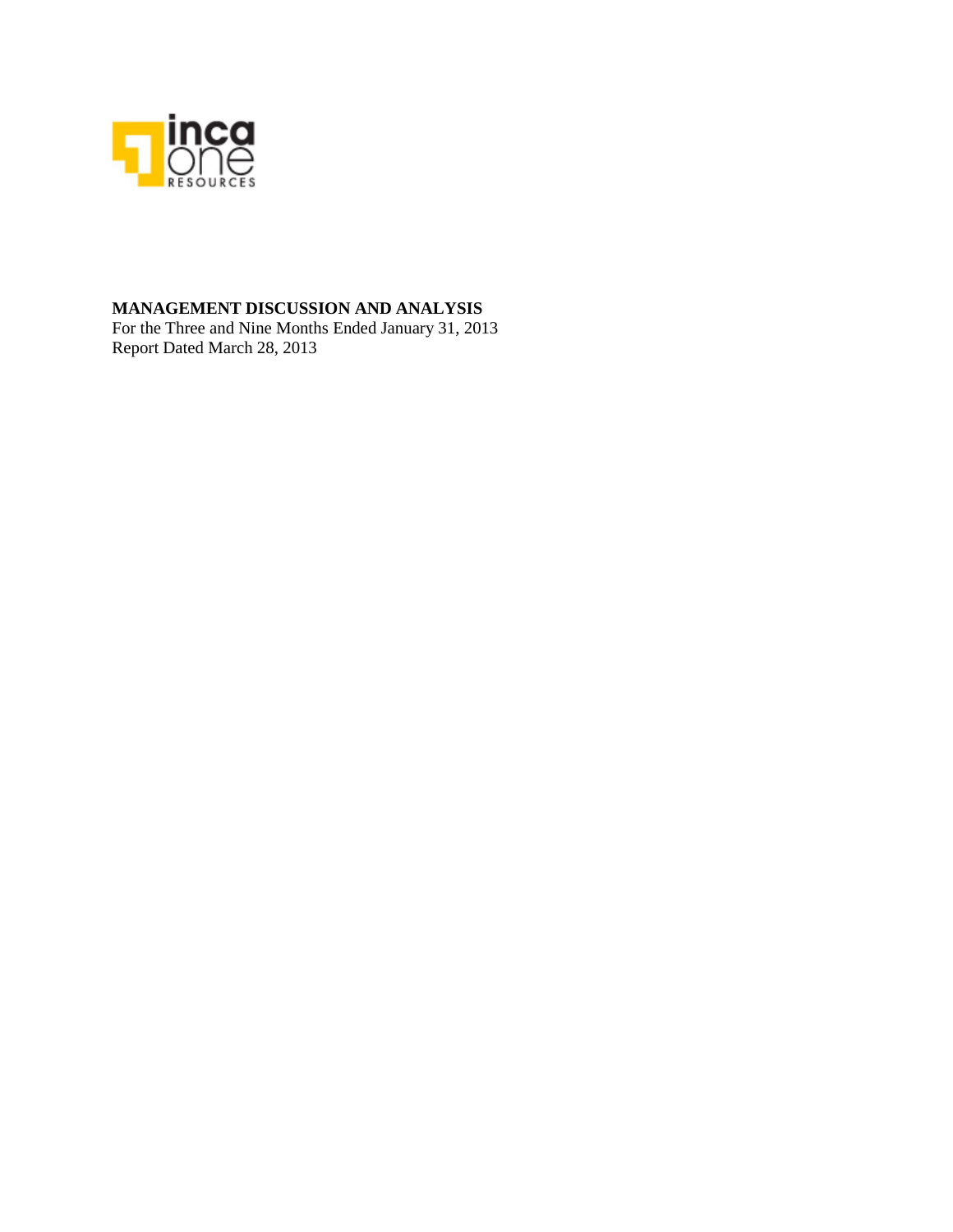Management Discussion & Analysis Three and Nine Months Ended January 31, 2013

Inca One Resources Corp. (the "Company" or "Inca One"), incorporated under the laws of Canada on November 9, 2005, is an exploration stage company engaged in the acquisition, exploration and development of mineral properties. It presently holds or has the right to acquire 100% of the shares of a private Peruvian company which owns a 100% interest in the Las Huaquillas gold-copper property (the "Las Huaquillas Property") located in the Department of Cajamarca in northern Peru. The Company has also recently entered into an option assignment agreement for a second Peruvian mineral property known as the Corizona Project. In addition to the Company's ongoing work program on the Las Huaquillas Property, it continues to actively evaluate other potential mineral projects. The Company is listed for trading on the TSX Venture Exchange under the symbol "IO".

The following information, prepared as of March 28, 2013, should be read in conjunction with the unaudited condensed interim consolidated financial statements of Inca One Resources Corp. for the three and nine months ended January 31, 2013 (the "January 2013 Interim Financial Statements").

The January 2013 Interim Financial Statements have been prepared in conformity with International Accounting Standard ("IAS") 34, Interim Financial Reporting, using the same accounting policies as detailed in the Company's audited consolidated financial statements for the year ended April 30, 2012.

The January 2013 Interim Financial Statements do not include all the information required for complete annual financial statements in accordance with International Financial Reporting Standards ("IFRS"), as issued by the International Accounting Standards Board ("IASB") and interpretations of the International Financial Reporting Interpretations Committee ("IFRIC") and therefore should be read together with the audited annual financial statements for the year ended April 30, 2012 and the related MD&A for the year then ended .

All dollar amounts referred to are expressed in Canadian dollars except where indicated otherwise.

### **Cautionary Note Regarding Forward-Looking Information**

This MD&A contains forward-looking statements. All statements, other than statements of historical fact, constitute "forward-looking statements" and include any information that addresses activities, events or developments that the Company believes, expects or anticipates will or may occur in the future including the Company's strategy, plans or future financial or operating performance and other statements that express management's expectations or estimates of future performance.

Forward-looking statements are generally identifiable by the use of the words "may", "will", "should", "continue", "expect", "anticipate", "estimate", "believe", "intend", "plan" or "project" or the negative of these words or other variations on these words or comparable terminology. All such forward-looking information and statements are based on certain assumptions and analyses made by the Company's management in light of their experience and perception of historical trends, current conditions and expected future developments, as well as other factors management believes are appropriate in the circumstances. These statements, however, are subject to known and unknown risks, uncertainties and other factors that may cause the actual results, level of activity, performance or achievements of the Company to be materially different from those expressed, implied by or projected in the forward-looking information or statements. Important factors that could cause actual results to differ from these forward-looking statements include but are not limited to: risks related to the exploration and potential development of the Company's projects, risks related to international operations, the actual results of current exploration activities, conclusions of economic evaluations, changes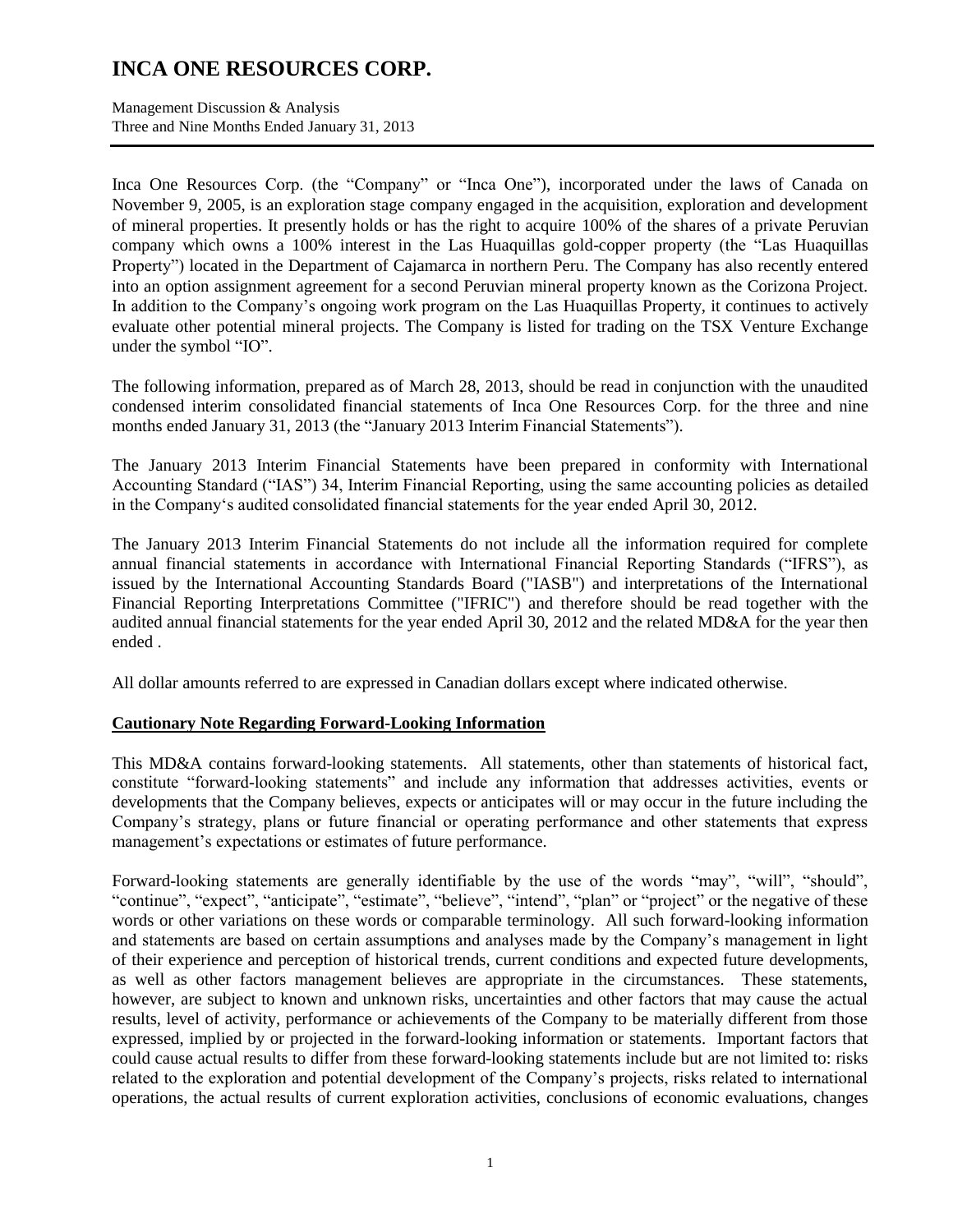Management Discussion & Analysis Three and Nine Months Ended January 31, 2013

in project parameters as plans continue to be refined, future prices of minerals, as well as those factors discussed in the sections relating to risk factors of the Company set out in this MD&A.

There can be no assurance that any forward-looking statements will prove to be accurate, as actual results and future events could differ materially from those anticipated in such statements. Accordingly, the reader should not place any undue reliance on forward-looking information or statements. Except as required by law, the Company does not intend to revise or update these forward-looking statements after the date of this document or to revise them to reflect the occurrence of future unanticipated events.

### **The Las Huaquillas Property**

On March 25, 2011, the Company entered into a definitive letter agreement with Rial Minera SAC ("Rial") and its shareholders (collectively the "Optionors") pursuant to which the Company has been granted an option to acquire all of the issued and outstanding shares of Rial (the "Rial Shares"). Rial is a private Peruvian company that owns a 100% interest in the Las Huaquillas Property, which consists of approximately 20,300 hectares of continuous mineral claims located in the Department of Cajamarca in northern Peru. Pursuant to the agreement, the Company can acquire 95% of the Rial Shares, by (a) paying an aggregate of US\$5,000,000; (b) issuing 5,000,000 common shares of the Company; and (c) incurring exploration expenditures of US\$10,000,000 over a period of four years. After completion of the cash and share payments and exploration expenditures, the Company may earn a further 5% of Rial Shares by issuing an additional 3,000,000 common shares to one of the Optionors within 15 days of notice of exercise of the option.

Upon the Company acquiring 95% of Rial Shares, a 1% net smelter royalty shall be payable on all future production. In addition, the Company shall issue to one of the Optionors as bonus payments one common share of the Company per each new ounce of gold or gold equivalent that is found or determined to exist on the Las Huaquillas Property, in excess of 560,000 ounces of gold or gold equivalent, to be delivered upon public announcement of such discovery.

With respect to the property, a finder's fee of US\$282,500 and 400,000 common shares are payable to an arm's length party over a period of four years, of which US\$35,625 has been paid and 16,250 common shares have been issued as at March 28, 2013.

On January 18, 2012, the Company signed an amended agreement with the Optionors ("Amended Agreement") pursuant to which all options payments due on or after July 26, 2012 shall be deferred until the drill permits have been obtained.

### *About the Las Huaquillas Property:*

The Las Huaquillas Property is located in the Department of Cajamarca in northern Peru. It is easily accessible by road and is situated at a relatively low elevation of between 1,000 to 1,800 meters. During the nine months ended January 31, 2013, Minera Huaquillas have staked an additional 16,700 hectares of land surrounding its Las Huaquillas Property, increasing the total continuous claim holdings in the area to approximately 20,300 hectares.

Peru, a mineral rich country, is the largest gold producer in South America  $(6<sup>th</sup>$  worldwide), the world's largest producer of silver and the second largest producer of copper worldwide as of 2009.<sup>(1)</sup> "The Cajamarca mining district, located in northern Peru, has one of the largest gold inventories in South America with the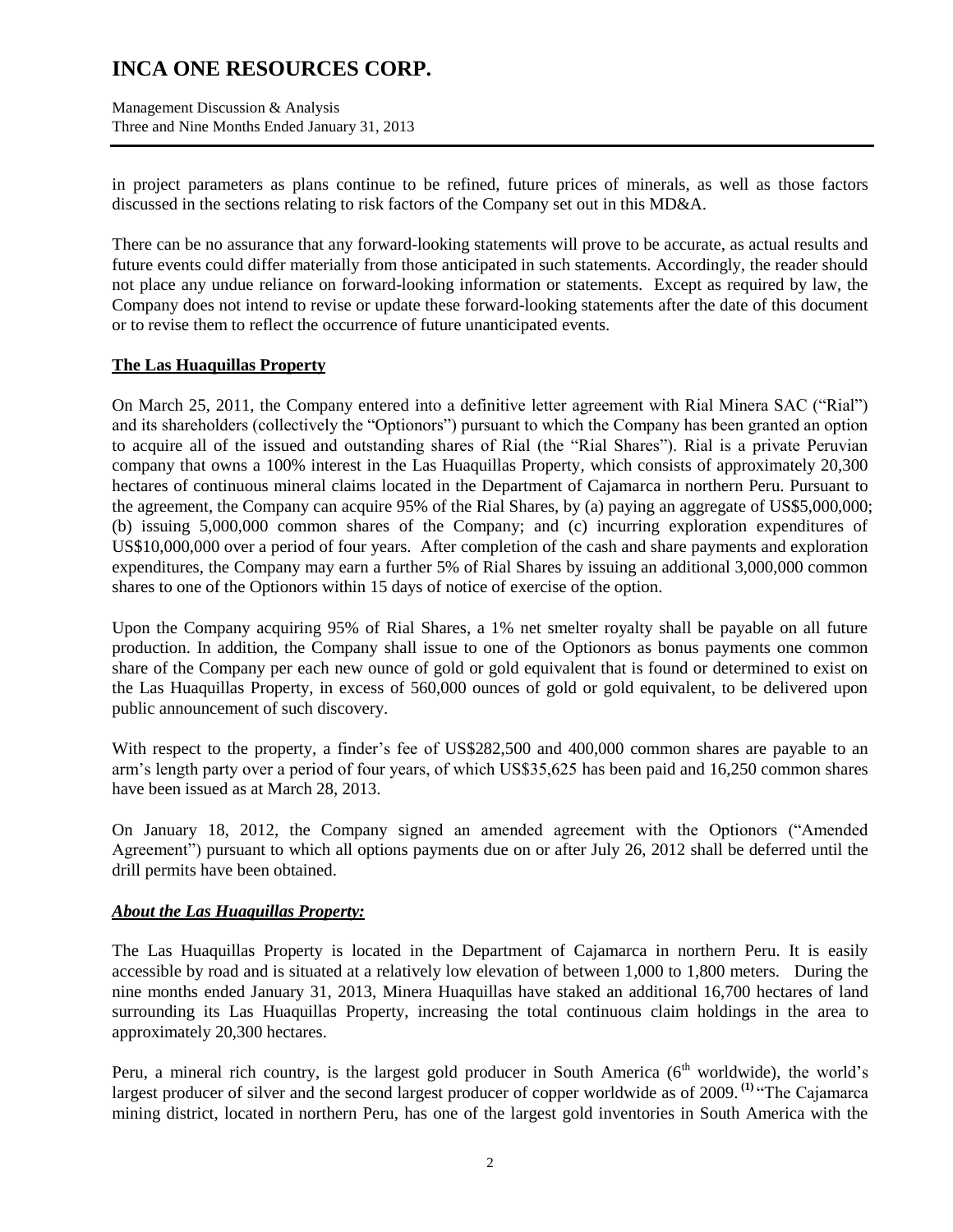Management Discussion & Analysis Three and Nine Months Ended January 31, 2013

economic high-sulphidation Yanacocha Au mine, plus several smaller Au epithermal and porphyry Cu-Au deposits." $(2)$ 

The following technical information with respect to the Las Huaquillas Property has been reviewed on behalf of the Company by Thomas A. Henricksen, PhD, a Qualified Person under NI 43-101.

Several gold targets and two porphyry copper-gold systems have been identified on the Las Huaquillas Property to date:

- a) Gold targets include the 2.2 km long Los Socavones Zone, including the El Huabo and Las Huaquillas showings and the Porvenir-Guabo Alto high-sulphidation epithermal zone.
- b) Porphyry Cu-Au: The Cementerio and San Antonio Cu- Au porphyry systems.

Previous exploration on the Las Huaquillas Property by Cooperacion Minero Peruano - Alemana (1988-1992) and Sulliden Gold Corporation Ltd. (TSX: SUE, "Sulliden") (1996 - 1999) consisted of surface geological, geochemical, and geophysical studies, 26 drill holes and 1,200 meters of underground workings.

In 1998, Sulliden estimated that a 500 meter section of the 2.2 km long Los Socavones Zone hosts a geological resource of 6.57 million tonnes grading 2.09 g/t Au and 25.2 g/t Ag, equivalent to 443,000 ounces of gold and 5.3 million ounces of silver. This has been calculated at a cutoff of 1.5 g/t gold, and remains open at depth and along strike. This historic resource, based on 10 drill holes and 20 mineralized intercepts, was estimated by Sulliden to a depth of 200 meters.*(3)* 

The historic resource was calculated in 1998 and the Company has not completed the work necessary to have the historical estimate verified by a Qualified Person. The Company is not treating the estimate as a current NI 43-101 defined resource and the historical estimate should not be relied upon. The Las Huaquillas Property will require considerable future exploration which the Company intends to carry out in due course.

The average true width encountered to date of the Los Socavones gold mineralization is 20+ meters, with some intercepts more than 75 meters in true width. Only a quarter of the length of the Los Socavones Zone has been drill tested in some detail. Table 1 below summarizes some highlighted mineralized intercepts of the Los Socavones Zone. **(3)**

| <b>DDH</b>     | From $(m)$ | To(m)  | Length $(m)$ | Au $(g/t)$ | Ag(g/t) |
|----------------|------------|--------|--------------|------------|---------|
| <b>LH97-08</b> |            | 78.0   | 78.0         | 2.71       | 19.0    |
| LH97-13        | 181.75     | 195.25 | 13.50        | 2.86       | 57.0    |
| <b>LH97-07</b> | 28.5       | 70.5   | 42.0         | 2.05       | 24.6    |
| $PD-1$         | 100.25     | 134.65 | 34.4         | 2.71       | 38.63   |
| $PD-2$         | 66.15      | 80.15  | 14.0         | 8.41       | 105.93  |
| $PD-4$         | 39.25      | 59.45  | 20.2         | 2.79       | 42.77   |

**Table 1: Highlighted mineralized intercepts of the Los Socavones Zone.** (3) 

Sulliden drilled exploratory holes in the Cementario and San Antonio copper-gold-porphyry systems (each system is more than 1 kilometer across) based on soil, rock, and IP anomalies. The best hole at Cementario (LH97-04) intersected 99.5 meters of 0.47% Cu and 0.11g/t Au.**(2)(3)** The Company has filed a technical report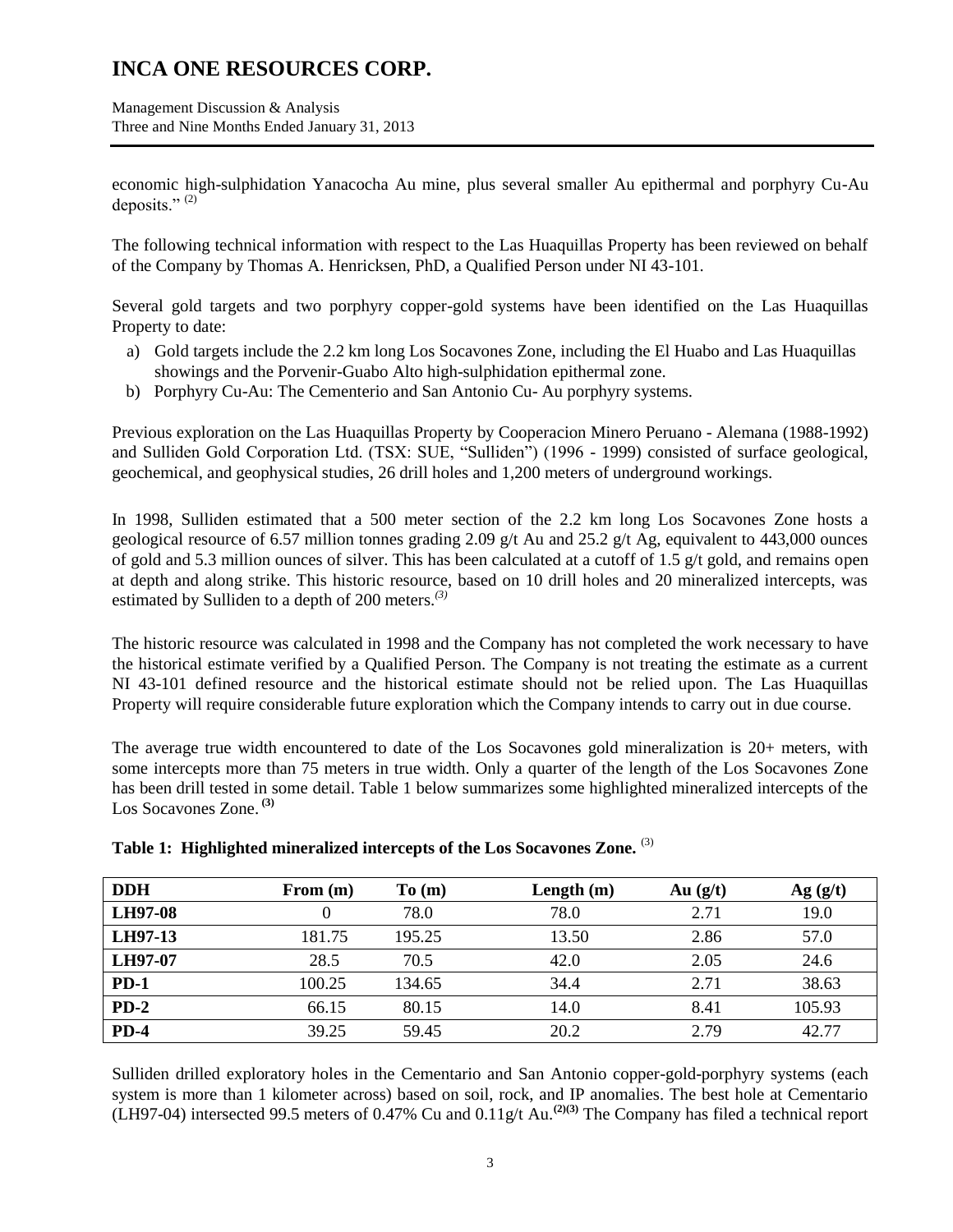Management Discussion & Analysis Three and Nine Months Ended January 31, 2013

relating to the Las Huaquillas Property prepared in accordance with National Instrument 43-101 on Sedar and it is also available on the Company's websit[e www.incaone.com.](http://www.incaone.com/)

- *(1) Source: US Geological Survey (2009 Minerals Yearbook - Peru, February 2011)*
- *(2) Source: Tectonic, Magmatic and Metallogenic Evolution of The Cajamarca Mining District, Northern Peru. PHD Thesis; Richard Charles Idris Davies. December 2002.*
- *(3) Source: Sulliden Annual Report filed August 12, 1998, available on www.sedar.com*

The technical information above has been prepared in accordance with the Canadian regulatory requirements set out in NI 43-101 and reviewed on behalf of the Company by Thomas A. Henricksen, PhD, a Qualified Person under NI 43-101.

### *Update on the Las Huaquillas Property:*

As at January 31, 2013, the Company has incurred acquisition costs of \$714,102 and paid exploration expenditures of \$1,525,040 for a total of \$2,239,142. Acquisition costs of \$714,102 consisted of option payments of US\$410,625 and 341,250 common shares at an ascribed value of \$110,512, staking costs of \$49,381 and professional and other costs of \$145,582.

Seven environmental impact statement ("DIA") presentations regarding proposed exploration activities at Las Huaquillas Property were delivered to the area's surface landholders and coffee farmers between July 14 and August 19, 2012. After extensive fieldwork and administrative support by the Company's Peruvian office, the DIA outlining a plan for advanced exploration activities on the property was finalized and has now been submitted to Peruvian mining authorities. ("DGAAM"). Once the Company obtains DGAAM approval of its DIA it will be able to commence the necessary permit application for water and use of surface land.

The Company continues to develop community partnerships and on November 30, 2012 it completed the public participation workshop required as part of the approval process of mining projects by Peru's Ministry of Energy and Mines.

### **The Corizona Project**

On February 7, 2013, the Company entered into an option assignment agreement with Canadian Mining S.A., pursuant to which it will be assigned an option to acquire 100% of Corizona Mining Concession ("Corizona Project") in exchange for a cash payment of US\$50,000 (paid US\$30,000 subsequent to January 31, 2013). The Corizona Project consists of approximately 259 hectares and is located in the Lahuaytambo District, Huarochirí province in the Department of Lima, the area known as Cruz de Laya and La Mina, approximately 85 kilometers from the city of Lima.

To acquire the Corizona Project option, the Company must pay additional cash of US\$1,950,000 on or before December 19, 2014.

The following technical information with respect to the Corizona Project has been reviewed on behalf of the Company by John Buckle, P.Geo., an independent Qualified Person under NI 43-101.

The Corizona Project contains a large hydrothermal system with gold hosted in a hematite-chlorite-quartz structurally controlled en echelon veins. The veins intruded with rhyo-dacitic dykes in parallel fractures along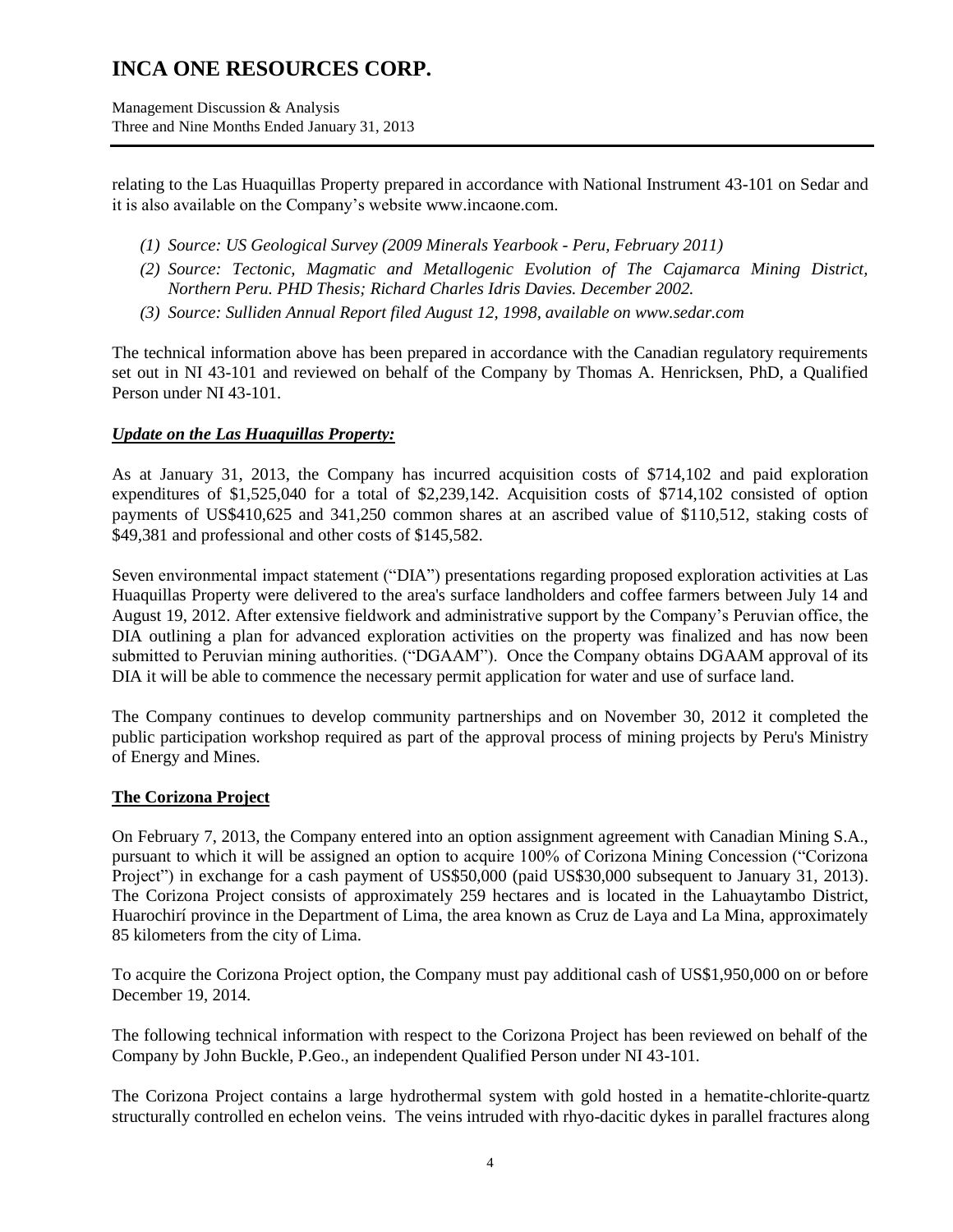Management Discussion & Analysis Three and Nine Months Ended January 31, 2013

andesite-dacite tuff volcaniclastic bedding planes. The high grades of gold are associated with quartz-iron oxide and argillic-kaolinitic alteration.

There are eight known veins on the Corizona Project, two of which (Veins B and C) have been partially mined previously from over 200 meters of tunneling and underground workings. Previous work and sampling from these veins have reported consistent grades of more than 10g/t gold over vein widths of 0.5 to 1.5 meters. Inca One intends to thoroughly resample and map the historical workings, timber the tunnels and commence bulk sampling of the known veins as soon as possible.

In 2010, Mr. Elard Zegarra, a Peruvian engineer, wrote a report on the Corizona Project and although it was not written to 43-101 specifications, the study is consistent with previous mining engineering practices. This study produced an accurate survey of the main existing mine workings on Veins B and C. From the historic sampling (non 43-101 compliant) grades averaged 7.57 g/t gold for Vein B over a width of 0.7 meters, from samples taken every 2 meters along the 80 meter length of the previous mine workings and 11.49 g/t gold for Vein C over similar width. Several samples from this previous work reported over 100  $g/t$  gold over 0.2 meters.

Known veins confirm evidence for up to 200 meters vertical above the level of the main adit while remaining open at depth with 1,200 meters strike on 5 separate veins. With further study and diamond drilling to evaluate the resource, under the applicable formalization laws, a near term bulk sample program could potentially be realized by re-opening and modernizing the existing workings using narrow vein, cut and timber, shrinkage stoping methods. It should be noted that the potential quantity and grade above remains conceptual in nature, and that there has been insufficient exploration to define a mineral resource and that it is uncertain if further exploration will result in Veins B and C on the Corizona Project being delineated as a mineral resource.

The Corizona Project is subject to a formalization process, which allows exploration and production of up to 350 tons per day while working towards formal operating permits and authorizations. Once approval has been received from the Ministry of Energy and Mines confirming the Company's ownership of the mining concession, the Company will apply for all necessary social permits and baseline studies and commence preliminary exploration on the Corizona Project. In the meantime, Inca One will commence a cleanup and safety plan to prepare the Corizona Project for bulk sampling of up to an initial 50 tons per day.

Previous work on infrastructure, exploration and engineered mine development has been performed on the Corizona Project. The Corizona Project property is accessible by road and an office, running water and electricity are found on site.

### **Future Outlook:**

The Company is moving forward with its plans to further explore and develop the Las Huaquillas Property , and continue to work towards finalizing all application requirements in order to obtain the drill permits necessary to commence exploration work. The Company also continues to enhance relationships and partnerships within the local community. In addition the Company plans to perform the preparation work required to further develop the Corizona Project bulk sampling program.

Subject to regulatory approval the Company intends to issue up to 10,000,000 units for gross proceeds of up to \$1,000,000 in April, 2013. In order to execute its business plan the Company expects that future financings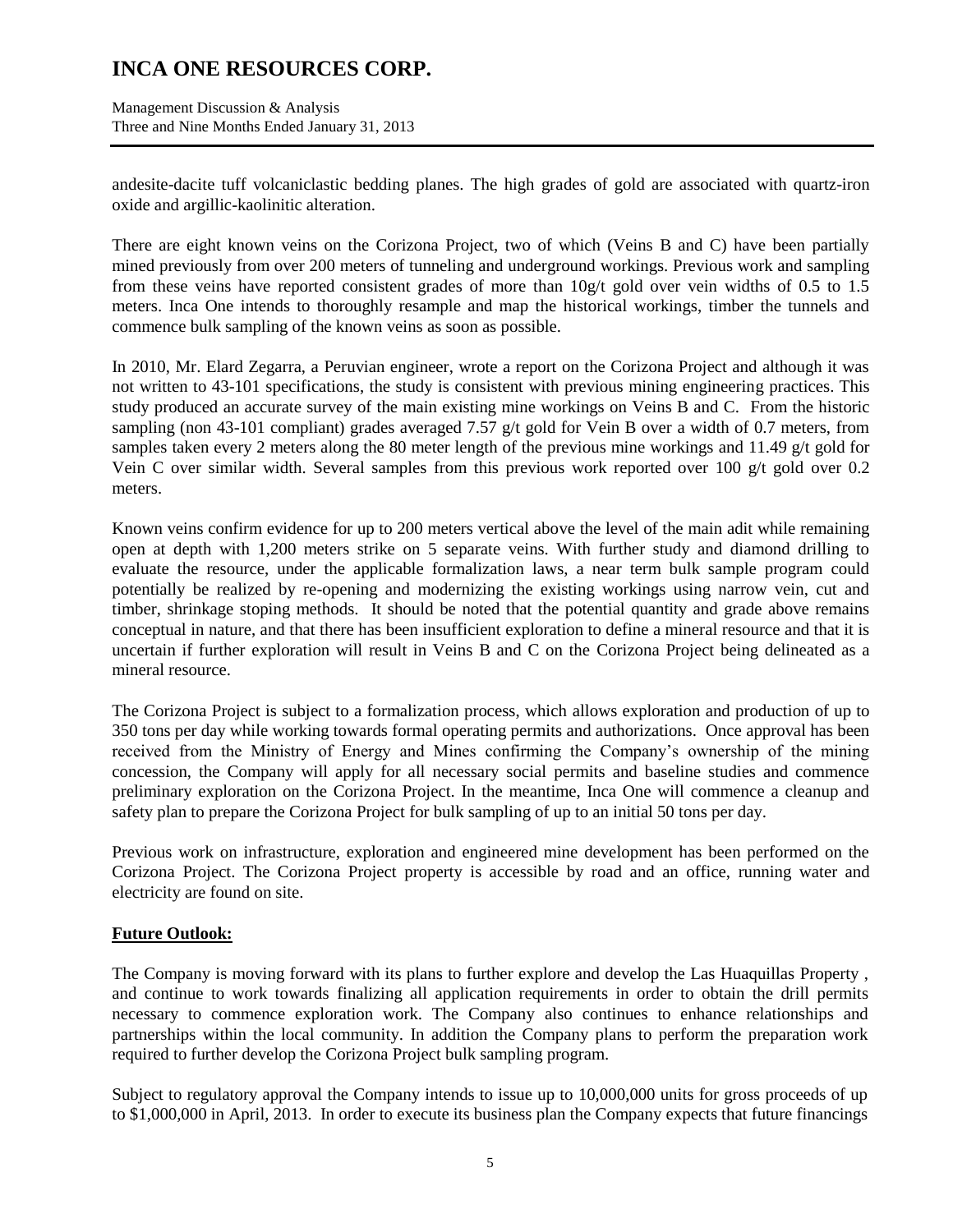Management Discussion & Analysis Three and Nine Months Ended January 31, 2013

will also likely be required although the ability to complete such on terms acceptable to the Company is uncertain, in particular in view of recent stock market volatility. Management has assessed and will continue to address the implications of recent events in order to ensure that the Company can continue to achieve its long term objectives.

### **Summary of Quarterly Information**

| Quarter ended    | Interest Income | Net Loss   | Basic loss per<br>share |
|------------------|-----------------|------------|-------------------------|
|                  | \$              | \$         | S                       |
| January 31, 2013 | 187             | (211, 476) | (0.01)                  |
| October 31, 2012 |                 | (272, 236) | (0.01)                  |
| July 31, 2012    | 941             | (179, 463) | (0.01)                  |
| April 30, 2012   | 1,449           | (330, 455) | (0.01)                  |
| January 31, 2012 | 14,026          | (216, 339) | (0.01)                  |
| October 31, 2011 | 4,049           | (243,038)  | (0.01)                  |
| July 31, 2011    | 1,089           | (389, 707) | (0.02)                  |
| April 30, 2011   | 326             | (230, 578) | (0.02)                  |

The following table sets out selected quarterly financial results:

The Company's quarterly results vary significantly depending on whether it has abandoned any mineral properties (quarter ended April 30, 2011), granted stock options (quarters ended July 31, 2011, April 30, 2012, October 31 2012 and January 31, 2013), or carried out marketing campaigns, none of which are predictable.

Administrative costs other than the items noted above tend to be quite similar from period to period. The variation in finance income is related solely to the interest earned on funds held by the Company, which will vary with overall market conditions, and is therefore difficult to predict.

## **Results of Operations**

## Three months ended January 31, 2013 compared with the three months ended January 31, 2012

During the three months ended January 31, 2013, the Company reported a net loss of \$211,476 compared to a net loss of \$216,339 during the three months ended January 31, 2012, representing a decrease in loss of \$4,863.

Consulting and management fees in the current quarter decreased by \$7,480 compared to fiscal 2012 as fewer consultants were utilized. Office, rent and administration decreased by \$27,000, due to the October 31, 2012 termination of a month-to-month office sharing arrangement. Professional fees increased by \$41,766 compared to the three months ended January 31, 2012 as a result of consulting and legal services incurred in order to pursue the option assignment agreement for the Corizona Project. In addition as of November 1, 2012, accounting support costs which were formerly provided under the office sharing arrangement are now being classified as professional fees.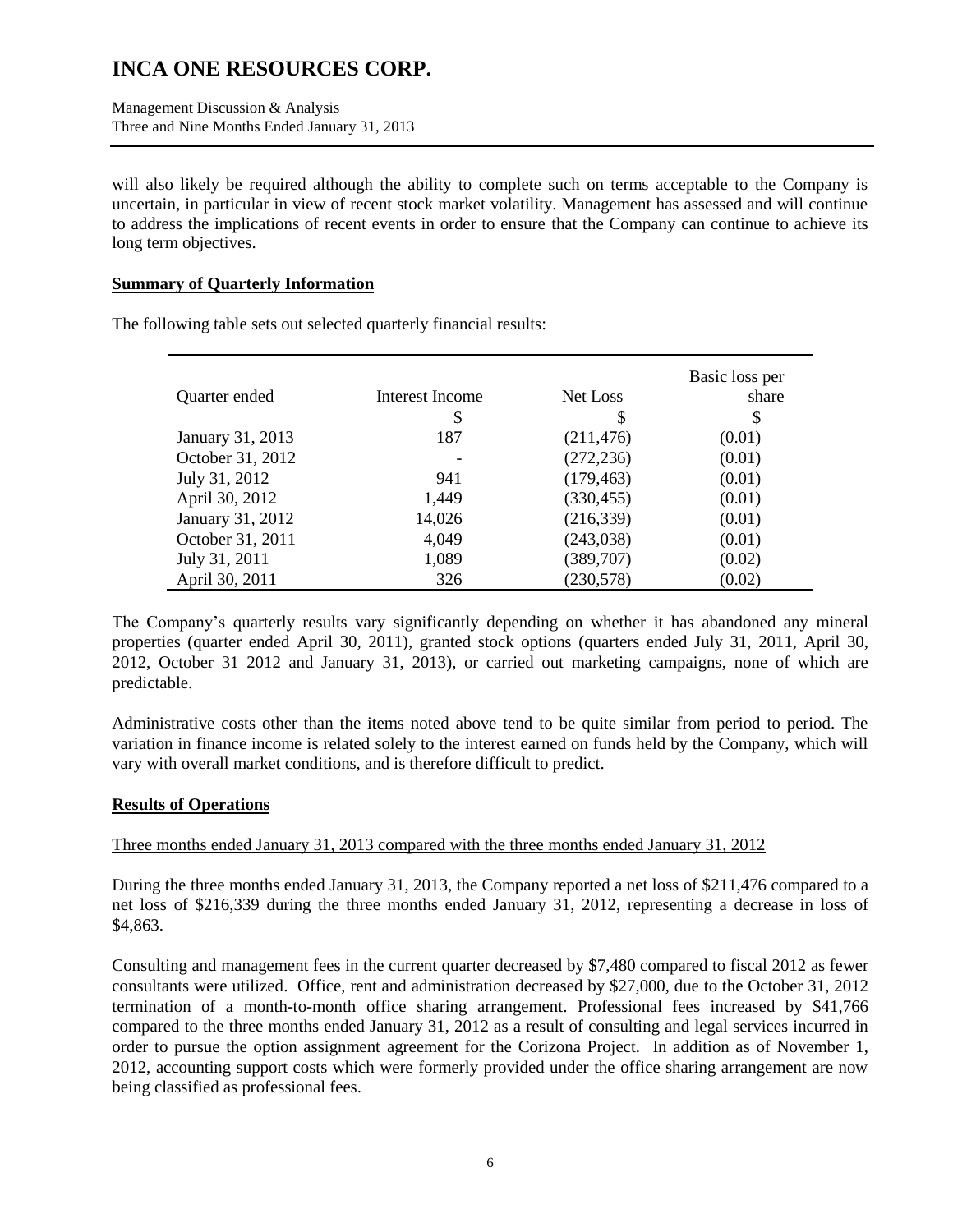Management Discussion & Analysis Three and Nine Months Ended January 31, 2013

Transfer agent and shareholder information expense increased in the current quarter by \$29,113 compared to fiscal 2012, primarily due to a one year investor relations agreement entered into on October 5, 2012. Travel, advertising and promotion expenses decreased in the current quarter by \$26,303 due to a decrease in business related travel.

Nine months ended January 31, 2013 compared with the nine months ended January 31, 2012

During the nine months ended January 31, 2013, the Company reported a net loss of \$663,175 compared to a net loss of \$849,084 during the nine months ended January 31, 2012, representing a decrease in loss of \$185,909. The decrease in loss was primarily attributable to the decrease in share-based compensation of \$205,309.

Professional fees, transfer agent and shareholder information expense, and travel, advertising and promotion expenses all increased compared to the nine months ended January 31, 2012 commensurate with the explanations provided above for the three months ended January 31, 2013.

## **Liquidity and Capital Resources**

The Company has no revenue producing operations from which it can internally generate funds. The Company has financed its operations and met its capital requirements primarily through the issuance of capital stock by way of private placements and the exercise of share purchase warrants previously issued. As at January 31, 2013, the Company had cash and cash equivalents of \$340,502 representing a decrease of \$202,528 compared with cash and cash equivalents of \$543,030 at April 30, 2012.

The Company reported working capital of \$329,422 at January 31, 2013 as compared to working capital of \$616,545 as at April 30, 2012, representing a decrease in working capital of \$287,123 resulting from the exploration expenditures on the Las Huaquillas Property and general and administrative expenditures offset by \$1,118,180 in gross proceeds raised from a private placement. Although the Company, subject to regulatory approval, intends to soon issue up to 10,000,000 units by private placement for gross proceeds of up to \$1,000,000, once Peruvian drilling permits are received, working capital will not be sufficient to finance exploration and operating costs over the next twelve months without additional funding.

The Company has no long-term debt.

The Company is not subject to any capital requirements imposed by a regulator.

## **Capital Expenditures**

During the nine months ended January 31, 2013, the Company paid in cash  $$759,291$  (2012 –  $$768,105$ ) for exploration and evaluation expenditures and \$3,208 (2012 – \$19,562) for the purchase of equipment.

### **Financings**

During the nine months ended January 31, 2013, the Company completed a private placement of 11,181,800 units at \$0.10 per unit for gross proceeds of \$1,118,180. Each unit consisted of one common share and onehalf of one share purchase warrant. Each whole share purchase warrant entitles the holder to acquire one additional common share of the Company at \$0.20 per share for a period of one year.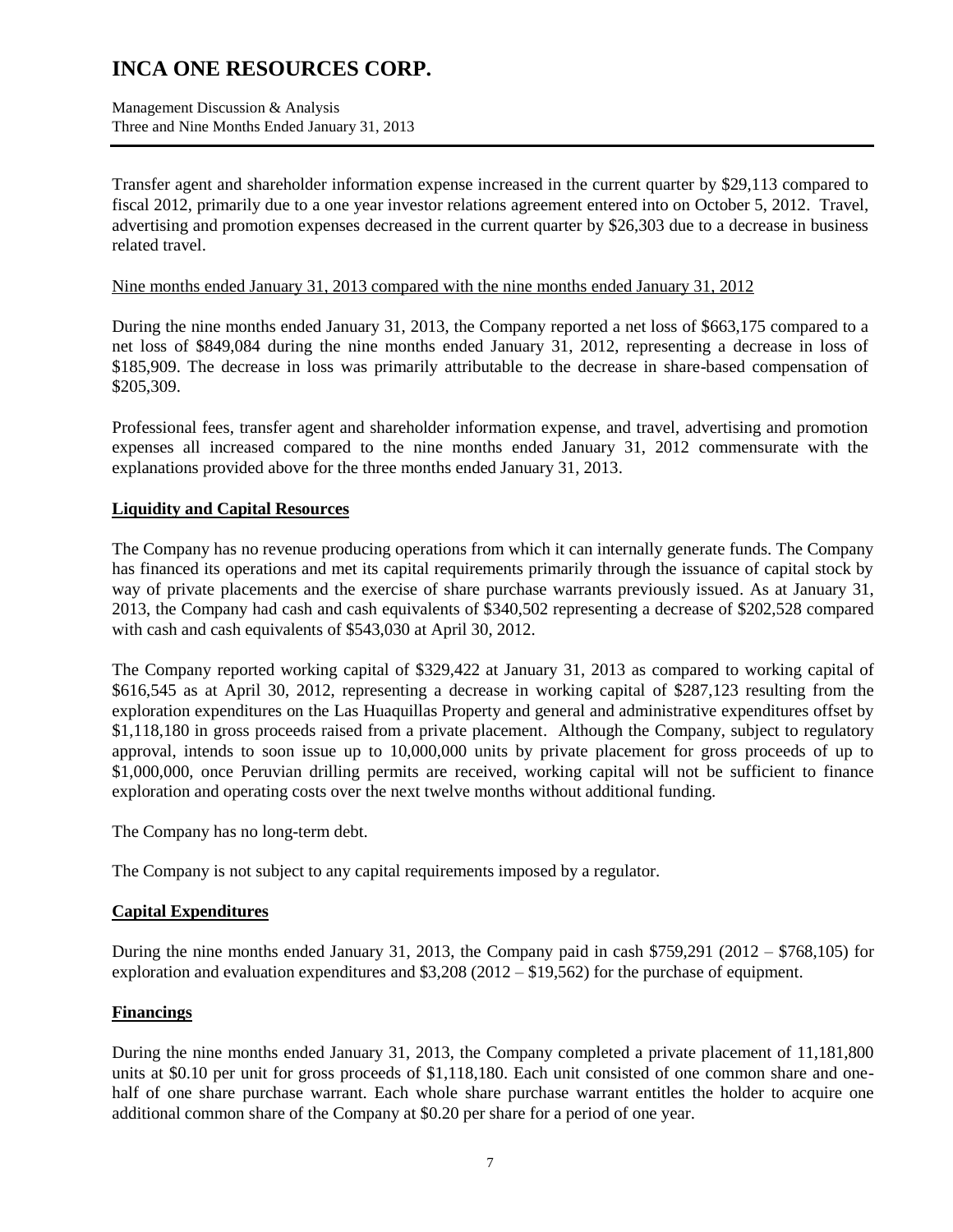Management Discussion & Analysis Three and Nine Months Ended January 31, 2013

In connection with this private placement finder's fees were paid consisting of cash of \$55,194 and 550,443 share purchase warrants with each warrant having terms identical to warrants issued as part of the unit financing. Share-based compensation of \$18,004 arising from the issue of these compensation warrants was charged to share issue costs and credited to warrant reserves. Other share issuance costs with respect to the private placement included legal fees of \$14,419, and regulatory expenses of \$5,591.

On February 20, 2013 the Company announced that, subject to regulatory approval, it intends to issue up to 10,000,000 units in a non-brokered private placement at a price of \$0.10 per unit for gross proceeds of up to \$1,000,000. Each unit will consist of one common share of the Company and one-half of one share purchase warrant, with each whole warrant entitling the subscriber to purchase one additional common share of the Company at \$0.20 per share for one year. Finder fees will be payable with respect to this financing.

#### **Summary of Outstanding Share Data**

As at the date of this MD&A, the Company had 33,954,174 common shares issued and the following options and warrants outstanding:

| Number of options                   | Exercise price | Expiry date        | <b>Vesting Provisions</b> |
|-------------------------------------|----------------|--------------------|---------------------------|
| $311,000^{(1)}$                     | \$0.135        | February 18, 2015  | Vested                    |
| 480,000 <sup><math>(1)</math></sup> | \$0.125        | April 7, 2015      | Vested                    |
| 150,000                             | \$0.250        | February 9, 2017   | Vested                    |
| 250,000                             | \$0.150        | October 5, 2017    | 50% Vested                |
| 775,000                             | \$0.150        | October 30, 2017   | Vested                    |
| 60,000                              | \$0.150        | December 12, 2017  | Vested                    |
| 124,000                             | \$0.220        | September 23, 2020 | Vested                    |
| 326,000                             | \$0.500        | May 13, 2021       | Vested                    |
| 800,000                             | \$0.430        | July 11, 2021      | Vested                    |
| 3,276,000                           |                |                    |                           |

(a) Stock options:

(1) Of these options,  $36,000$  and  $42,000$  are held in escrow respectively.

### (b) Warrants:

| Number of warrants | Exercise price | Expiry date        |
|--------------------|----------------|--------------------|
| 2,500,000          | \$0.750        | June 30, 2013      |
| 1,442,843          | \$0.200        | September 28, 2013 |
| 4,698,500          | \$0.200        | October 12, 2013   |
| 8,641,343          |                |                    |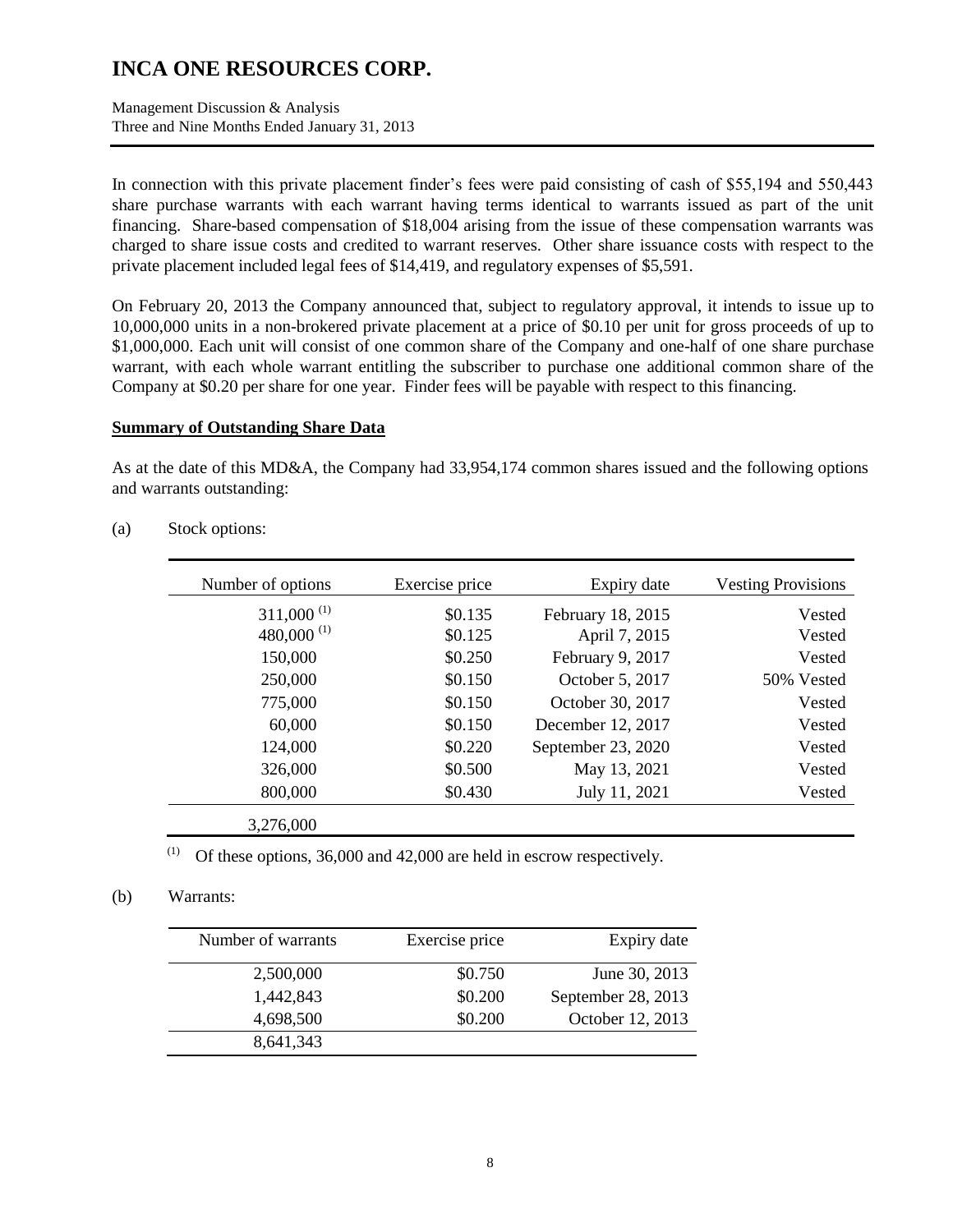Management Discussion & Analysis Three and Nine Months Ended January 31, 2013

### **Transactions with Related Parties**

The Company has entered into certain transactions with related parties during the three and nine months ended January 31, 2013 and 2012. A description of the related party transactions is as follows:

| Name and Relationship                                                                                        | Purpose of                                   | Three months  | Three months  | Nine months | Nine months |
|--------------------------------------------------------------------------------------------------------------|----------------------------------------------|---------------|---------------|-------------|-------------|
| to Company                                                                                                   | Transaction                                  | ended January | ended January | ended       | ended       |
|                                                                                                              |                                              | 31, 2013      | 31, 2012      | January 31, | January 31, |
|                                                                                                              |                                              |               |               | 2013        | 2012        |
|                                                                                                              |                                              | \$            | \$            | \$          | \$          |
| Ekelly Investments<br>Ltd., a company<br>controlled by Edward<br>Kelly, a Director and<br>CEO of the Company | Management<br>fees                           | 24,000        | 24,000        | 72,000      | 72,000      |
| <b>Remstar Resources</b><br>Ltd., a company<br>associated with a<br>former CFO                               | Office, rent<br>and<br>administration<br>(1) |               | 23,100        | 62,350      | 59,300      |
| Ultra Lithium Inc., a<br>company associated<br>with a former CFO.                                            | Rent $(2)$                                   |               | 1,800         | 3,600       | 5,400       |
| JLHLC Holding Inc., a<br>company controlled by<br>an officer of the<br>Company                               | Interest on<br>loan $(3)$                    |               |               |             | 493         |

(1) The Company paid for rental of office premises and support related to accounting, administration and financial reporting. Of the monthly fees paid to Remstar, \$2,500 was allocated to the services provided by the former CFO of the Company. The agreement was terminated as of October 31, 2012.

 $(2)$  The Company entered into a month-to-month arrangement for the rental of office premises. The agreement was terminated as of October 31, 2012.

 $^{(3)}$  The Company received a short-term loan from JLHLC Holdings Inc. pursuant to a loan agreement dated August 16, 2010. The loan had a term of one year maturing August 31, 2011 and bore interest at 12% per annum. The loan was fully repaid during the year ended April 30, 2012.

Included in accounts payable and accrued liabilities at January 31, 2013 is a travel expense reimbursement of \$12,203 (April 30, 2012 – \$13,264) payable to a director and officer of the Company and accounting fees of \$2,101 (April 30, 2012 – \$nil) payable to a Company controlled by a director and in which the CFO is an associate.

Included in prepaid expenses at January 31, 2013 are rent deposits of \$nil (April 30, 2012 – \$1,200) paid to companies having a former officer in common.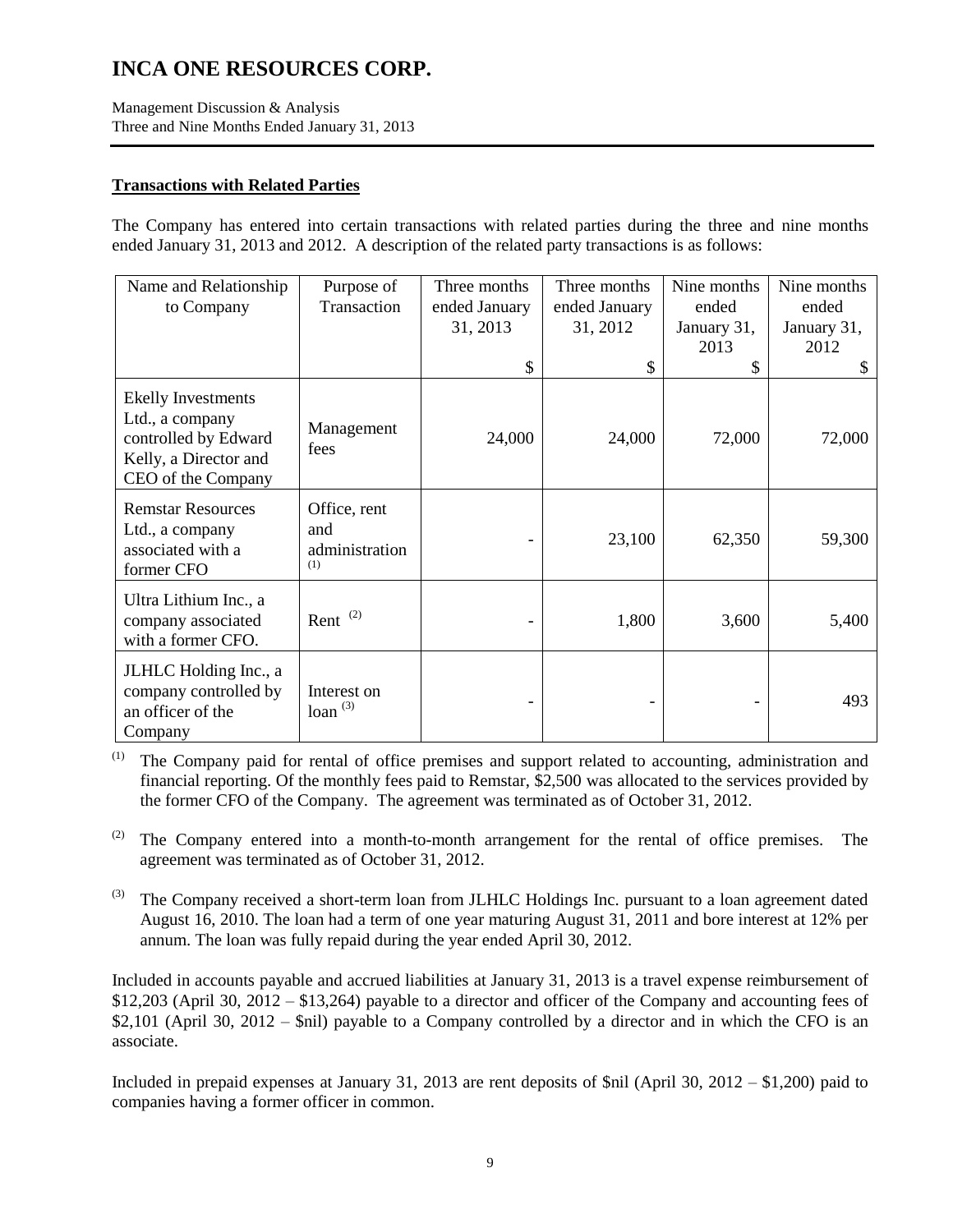Management Discussion & Analysis Three and Nine Months Ended January 31, 2013

### **Commitments**

The Company has not entered into any long-term lease commitments. However, the Company is subject to mineral property commitments as outlined in its condensed interim consolidated financial statements for the nine months ended January 31, 2013.

In addition, on October 5, 2012, the Company entered into a one year investor relations agreement whereby it has agreed to pay \$7,500 per month for 12 months.

### **Financial Instruments**

As at January 31, 2013, the Company's financial instruments consist of cash and cash equivalents, other receivable and accounts payable and accrued liabilities. The carrying values of these financial instruments approximate their fair values because of their short term nature and/or the existence of market related interest rates on the instruments. The Company has no financial instrument assets or liabilities recorded in the statements of financial position at fair value.

Cash and cash equivalents are held as cash deposits or investments in guaranteed investment certificates ("GICS") at banks within Canada. The GICs when held are immediately redeemable and their fixed terms do not exceed one year. The Company also holds cash at respected Peruvian banks. The Company does not invest in asset-backed commercial paper and does not expect any credit losses.

A portion of the Company's financial assets and liabilities is denominated in foreign currencies giving rise to risks from changes in foreign exchange rates. The Company holds cash in Canadian, United States and Peruvian currencies as required by forecasted expenditures. The Company's main risk is associated with the fluctuations in the US dollar and the Peruvian New Sol ("Sol"). The Company has determined that an effect of a 10% increase or decrease in the US dollar and Sol against the Canadian dollar as at January 31, 2013 would result in an insignificant change to the comprehensive loss for the three and nine months ended January 31, 2013. At January 31, 2013, the Company had no hedging agreements in place with respect to foreign exchange rates.

Liquidity risk is the risk that the Company will incur difficulties meeting its financial obligations as they come due. The Company's approach to managing liquidity is to ensure, as best as possible, that it will have sufficient cash to meet its liabilities when due, under both normal and stressed conditions.

Management believes that as at January 31, 2013 the Company is not exposed to significant credit or interest risks arising from these financial instruments.

### **Subsequent Events**

On February 7, 2013, the Company entered into an option assignment agreement with Canadian Mining S.A., a privately held Peruvian company, pursuant to which it will be assigned an option to acquire 100% of the Corizona Mining Concession ("Corizona Project") in exchange for cash of US\$50,000 (paid US\$30,000 subsequent to January 31, 2013). The Corizona Project consists of approximately 259 hectares of mineral located in the Lahuaytambo District, Huarochirí province in the Department of Lima, the area known as Cruz de Laya and La Mina, approximately 85 kilometers from the city of Lima.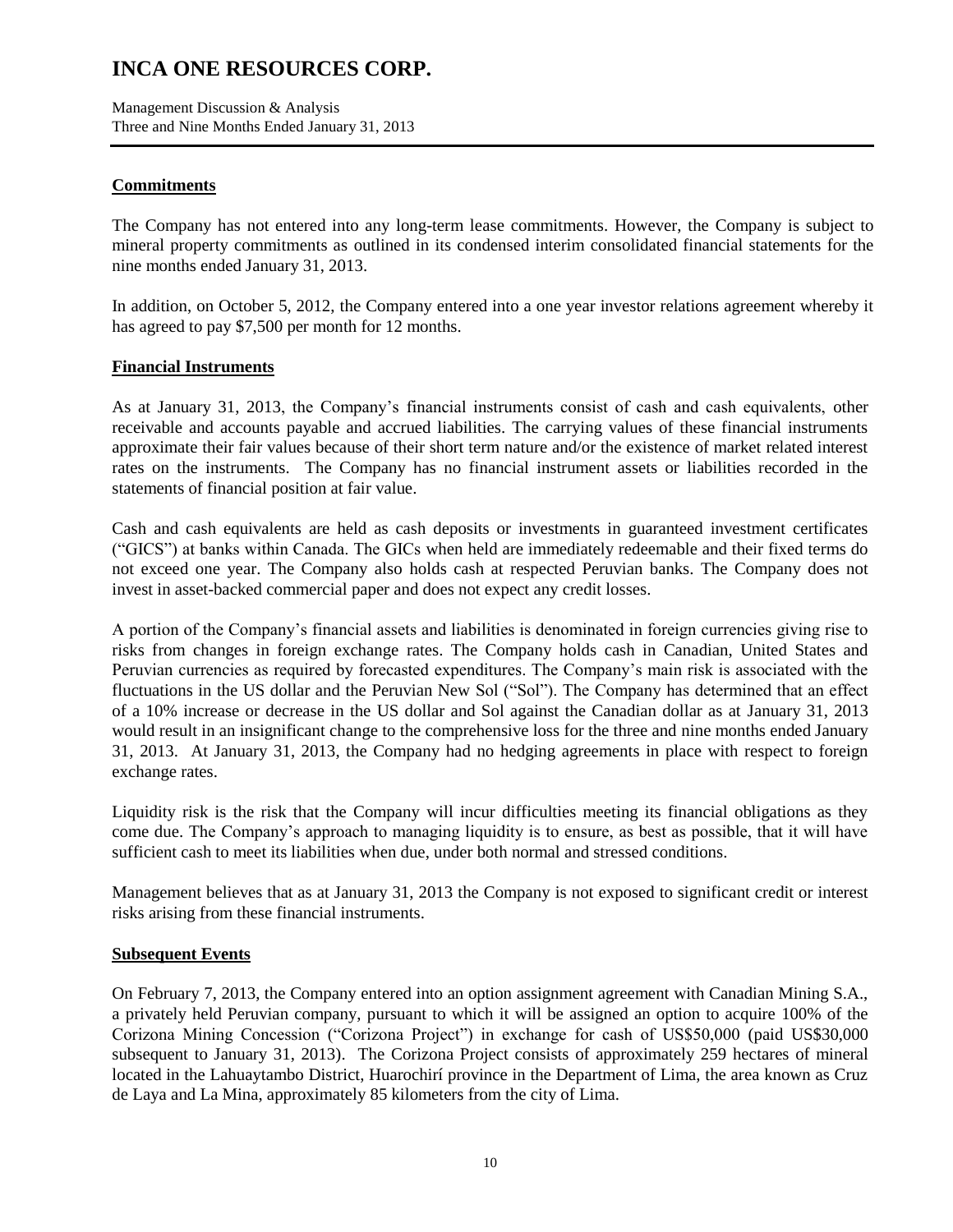Management Discussion & Analysis Three and Nine Months Ended January 31, 2013

In order to acquire the Corizona Project option, the Company must pay additional cash ofUS\$1,950,000 on or before December 19, 2014.

On February 20, 2013 the Company announced that, subject to regulatory approval, it intends to issue up to 10,000,000 units in a non-brokered private placement at a price of \$0.10 per unit for gross proceeds of up to \$1,000,000. Each unit will consist of one common share of the Company and one-half of one share purchase warrant, with each whole warrant entitling the subscriber to purchase one additional common share of the Company at \$0.20 per share for one year. Finder fees will be payable with respect to this financing.

### **Off-Balance Sheet Arrangements**

The Company has not entered into any off-balance sheet arrangements.

### **Critical Accounting Policies and Estimates**

The Company's financial statements are impacted by the accounting policies used, and the estimates and assumptions made, by Management during their preparation.

Management considers the areas currently requiring a significant degree of estimation and assumption to be the carrying value of and title to exploration and evaluation assets and share-based compensation.

The process of estimating the recoverability of mineral properties involves both judgement and uncertainty as it relies on both an interpretation of technical geological data as well as economic considerations including current and estimated future commodity prices and exploration costs. As new data or information is received these estimates may change. Management reviews the carrying values of its mineral properties on an annual periodic basis to determine whether an impairment of carrying value should be recognized. In addition, capitalized costs related to abandoned properties are written off as soon as the abandonment decision is made.

The Company uses the fair-value method of accounting for share-based compensation related to incentive stock options granted, modified or settled. Under this method, compensation cost attributable to all incentive stock options granted is measured at fair value at the grant date and expensed over the vesting period with a corresponding increase to warrant reserve. In determining the fair value, the Company makes estimates of the expected volatility of the stock as well as estimated forfeiture rate and an estimated discount rate. Changes to these estimates could result in the fair value of the share-based compensation being different than the amount recorded.

## **Risk Factors**

The Company is in the business of acquiring, exploring and, if warranted, developing and exploiting natural resource properties. Due to the nature of the Company's business and the present stage of exploration of its resource property (which is primarily early stage exploration property with no known resources or reserves that have not been explored by modern methods), the following risk factors, among others, will apply:

*Mining Industry is Intensely Competitive:* The Company's business of the acquisition, exploration and development of mineral properties is intensely competitive. The Company may be at a competitive disadvantage in acquiring additional mining properties because it must compete with other individuals and companies, many of which have greater financial resources, operational experience and technical capabilities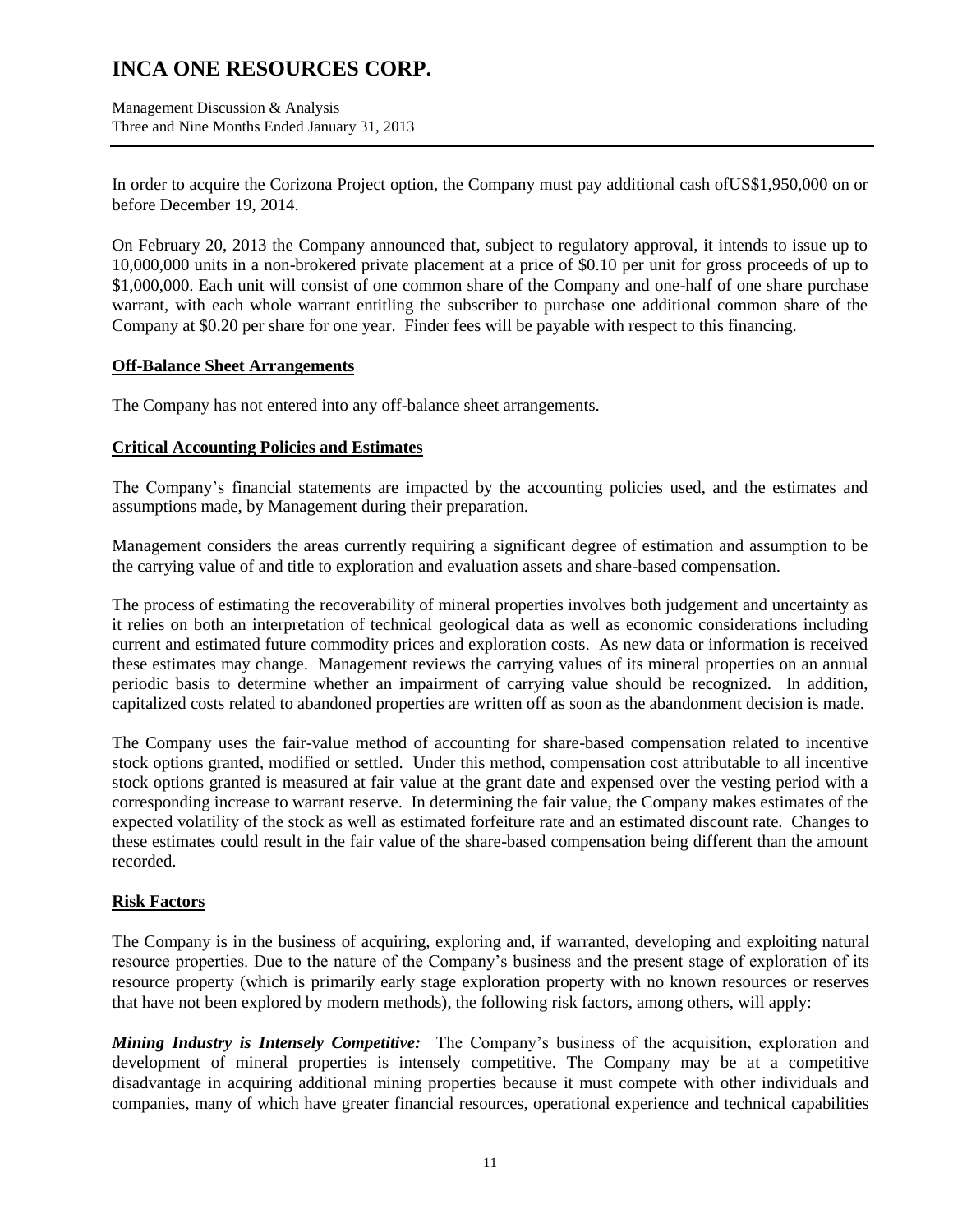Management Discussion & Analysis Three and Nine Months Ended January 31, 2013

than the Company. Increased competition could adversely affect the Company's ability to attract necessary capital funding or acquire suitable producing properties or prospects for mineral exploration in the future.

*Resource Exploration and Development is Generally a Speculative Business:* Resource exploration and development is a speculative business and involves a high degree of risk, including, among other things, unprofitable efforts resulting not only from the failure to discover mineral deposits but from finding mineral deposits which, though present, are insufficient in size to return a profit from production. The marketability of natural resources that may be acquired or discovered by the Company will be affected by numerous factors beyond the control of the Company. These factors include market fluctuations, the proximity and capacity of natural resource markets, government regulations, including regulations relating to prices, taxes, royalties, land use, importing and exporting of minerals and environmental protection. The exact effect of these factors cannot be accurately predicted, but the combination of these factors may result in the Company not receiving an adequate return on invested capital. There is no known resource, and there are no known reserves, on the Company's Property. The vast majority of exploration projects do not result in the discovery of commercially mineable deposits of ore. Substantial expenditures are required to establish ore reserves through drilling and metallurgical and other testing techniques, determine metal content and metallurgical recovery processes to extract metal from the ore, and construct, renovate or expand mining and processing facilities. No assurance can be given that any level of recovery of ore reserves will be realized or that any identified mineral deposit, even it is established to contain an estimated resource, will ever qualify as a commercial mineable ore body which can be legally and economically exploited. The great majority of exploration projects do not result in the discovery of commercially mineable deposits of ore.

*Fluctuation of Metal Prices:* Even if commercial quantities of mineral deposits are discovered by the Company, there is no guarantee that a profitable market will exist for the sale of the metals produced. Factors beyond the control of the Company may affect the marketability of any substances discovered. The prices of various metals have experienced significant movement over short periods of time, and are affected by numerous factors beyond the control of the Company, including international economic and political trends, expectations of inflation, currency exchange fluctuations, interest rates and global or regional consumption patterns, speculative activities and increased production due to improved mining and production methods. The supply of and demand for metals are affected by various factors, including political events, economic conditions and production costs in major producing regions. There can be no assurance that the price of any mineral deposit will be such that its mineral property could be mined at a profit.

*Permits and Licenses:* The operations of the Company will require licenses and permits from various governmental authorities. There can be no assurance that the Company will be able to obtain all necessary licenses and permits that may be required to carry out exploration, development and mining operations at its projects, on reasonable terms or at all. A delay or failure to obtain such licenses and permits or a failure to comply with the terms of any such licenses and permits obtained, could have a material adverse effect on the Company.

*No Assurance of Profitability:* The Company has no history of earnings and, due to the nature of its proposed business, there can be no assurance that the Company will ever be profitable. The Company has not paid dividends on its shares since incorporation and does not anticipate doing so in the foreseeable future. The only present source of funds available to the Company is from the sale of its common shares or, possibly, the sale or optioning of a portion of its interest in its mineral property. Even if the results of exploration are encouraging, the Company may not have sufficient funds to conduct the further exploration that may be necessary to determine whether or not a commercially mineable deposit exists. While the Company may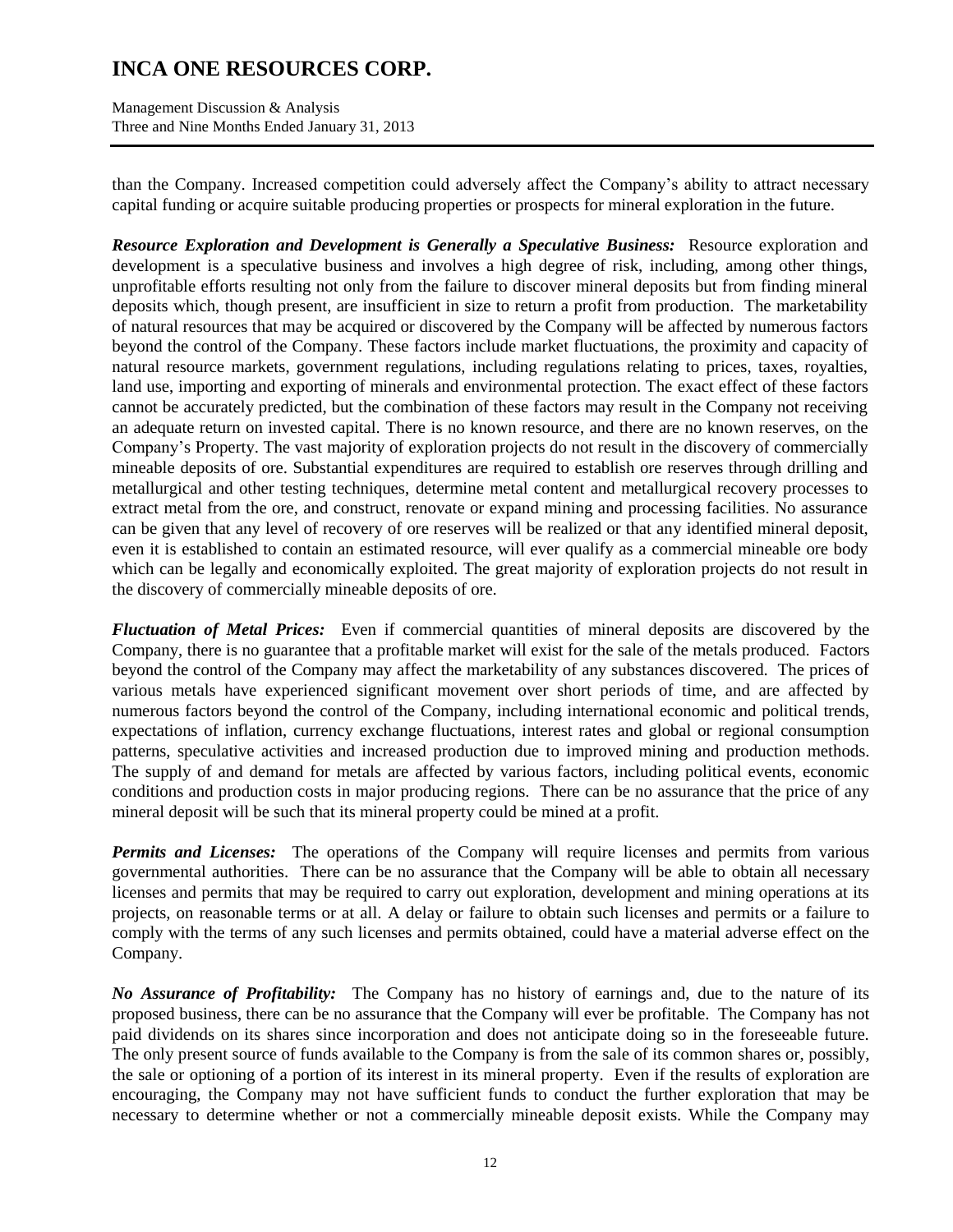Management Discussion & Analysis Three and Nine Months Ended January 31, 2013

generate additional working capital through further equity offerings or through the sale or possible syndication of its property, there can be no assurance that any such funds will be available on favourable terms, or at all. At present, it is impossible to determine what amounts of additional funds, if any, may be required. Failure to raise such additional capital could put the continued viability of the Company at risk.

*Uninsured or Uninsurable Risks:* Exploration, development and mining operations involve various hazards, including environmental hazards, industrial accidents, metallurgical and other processing problems, unusual or unexpected rock formations, structural cave-ins or slides, flooding, fires, metal losses and periodic interruptions due to inclement or hazardous weather conditions. These risks could result in damage to or destruction of mineral properties, facilities or other property, personal injury, environmental damage, delays in operations, increased cost of operations, monetary losses and possible legal liability. The Company may not be able to obtain insurance to cover these risks at economically feasible premiums or at all. The Company may elect not to insure where premium costs are disproportionate to the Company's perception of the relevant risks. The payment of such insurance premiums and of such liabilities would reduce the funds available for exploration and production activities.

*Government Regulation:* Any exploration, development or mining operations carried on by the Company will be subject to government legislation, policies and controls relating to prospecting, development, production, environmental protection, mining taxes and labour standards. In addition, the profitability of any mining prospect is affected by the market for precious and/or base metals which is influenced by many factors including changing production costs, the supply and demand for metals, the rate of inflation, the inventory of metal producing corporations, the political environment and changes in international investment patterns.

*Environmental Restrictions:* The activities of the Company are subject to environmental regulations promulgated by government agencies in different countries from time to time. Environmental legislation generally provides for restrictions and prohibitions on spills, releases or emissions into the air, discharges into water, management of waste, management of hazardous substances, protection of natural resources, antiquities and endangered species and reclamation of lands disturbed by mining operations. Certain types of operations require the submission and approval of environmental impact assessments. Environmental legislation is evolving in a manner which means stricter standards, and enforcement, fines and penalties for non-compliance are more stringent. Environmental assessments of proposed projects carry a heightened degree of responsibility for companies and directors, officers and employees. The cost of compliance with changes in governmental regulations has a potential to reduce the profitability of operations.

*Dependence Upon Others and Key Personnel:* The success of the Company's operations will depend upon numerous factors, many of which are beyond the Company's control, including (i) the ability to design and carry out appropriate exploration programs on its mineral property; (ii) the ability to produce minerals from any mineral deposits that may be located; (iii) the ability to attract and retain additional key personnel in exploration, marketing, mine development and finance; and (iv) the ability and the operating resources to develop and maintain the property held by the Company. These and other factors will require the use of outside suppliers as well as the talents and efforts of the Company and its consultants and employees. There can be no assurance of success with any or all of these factors on which the Company's operations will depend, or that the Company will be successful in finding and retaining the necessary employees, personnel and/or consultants in order to be able to successfully carry out such activities. This is especially true as the competition for qualified geological, technical and mining personnel and consultants is particularly intense in the current marketplace.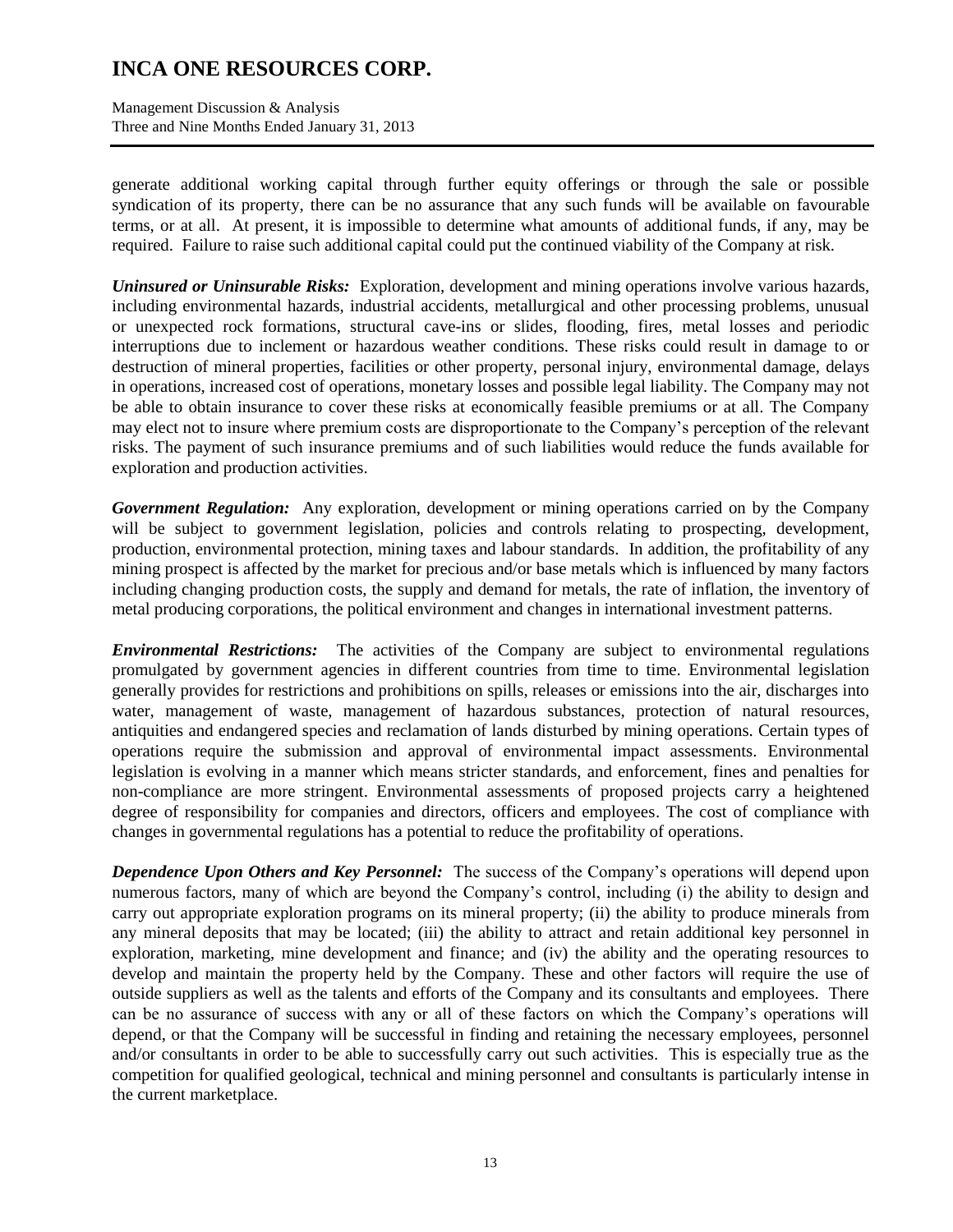Management Discussion & Analysis Three and Nine Months Ended January 31, 2013

*Share Price Volatility:* In recent years, worldwide securities markets, particularly those in the United States and Canada, have experienced a high level of price and volume volatility, and the market price of securities of many companies, particularly those considered exploration or development stage companies, have experienced unprecedented declines in price which have not necessarily been related to the operating performance, underlying asset values or prospects of such companies. Most significantly, the share prices of junior natural resource companies have experienced an unprecedented decline in value and there has been a significant decline in the number of buyers willing to purchase such securities. In addition, significantly higher redemptions by holders of mutual funds has forced many of such funds (including those holding the Company's securities) to sell such securities at any price. As a consequence, despite the Company's past success in securing equity financings, market forces may render it difficult or impossible for the Company to secure placees to purchase new share issues at a price which will not lead to severe dilution to existing shareholders, or at all. Therefore, there can be no assurance that significant fluctuations in the trading price of the Company's common shares will not occur, or that such fluctuations will not materially adversely impact on the Company's ability to raise equity funding without significant dilution to its existing shareholders, or at all.

*Financing Risks*: The Company has limited financial resources, has no source of operating cash flow and has no assurance that additional funding will be available to it for further exploration and development of its project or to fulfil its obligations under any applicable agreements. Although the Company has been successful in the past in obtaining financing through the sale of equity securities, there can be no assurance that it will be able to obtain adequate financing in the future or that the terms of such financing will be favourable. Failure to obtain such additional financing could result in delay or indefinite postponement of further exploration and development of its project with the possible loss of such property.

*Insufficient Financial Resources:* The Company does not presently have sufficient financial resources to undertake by itself the exploration and development of all of its planned exploration and development programs. Future property acquisitions and the development of the Company's property will therefore depend upon the Company's ability to obtain financing through the joint venturing of projects, private placement financing, public financing, short or long-term borrowings or other means. There is no assurance that the Company will be successful in obtaining the required financing. Failure to raise the required funds could result in the Company losing, or being required to dispose of, its interest in its property. In particular, failure by the Company to raise the funding necessary to maintain in good standing its option agreement could result in the loss of its rights to such property.

*Dilution to the Company's existing shareholders:* The Company will require additional equity financing to be raised in the future. The Company may issue securities on less than favourable terms to raise sufficient capital to fund its business plan. Any transaction involving the issuance of equity securities or securities convertible into common shares would result in dilution, possibly substantial, to present and prospective holders of common shares.

*Currency Fluctuations:* The Company maintains its accounts in Canadian dollars. The Company's operations in Peru and its exploration expenditures are denominated in U.S. dollars and Peruvian New Sol, making it subject to foreign currency fluctuations. Such fluctuations are out of its control and may materially adversely affect the Company's financial position and results.

*Surface Rights and Access:* Although the Company acquires the rights to some or all of the minerals in the ground subject to the tenures that it acquires, or has a right to acquire, in most cases it does not thereby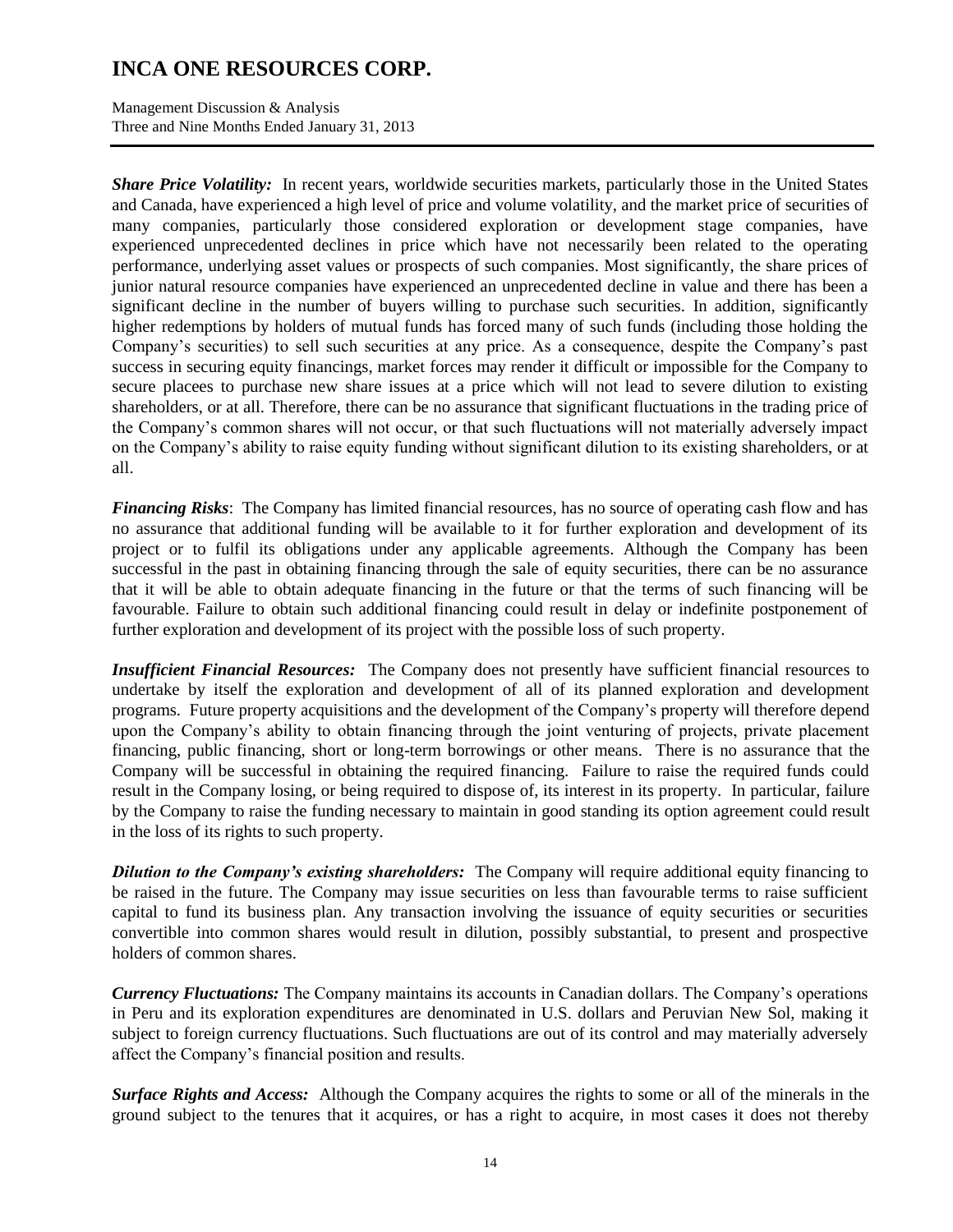Management Discussion & Analysis Three and Nine Months Ended January 31, 2013

acquire any rights to, or ownership of, the surface to the areas covered by its mineral tenures. In such cases, applicable mining laws usually provide for rights of access to the surface for the purpose of carrying on mining activities, however, the enforcement of such rights can be costly and time consuming. In areas where there are no existing surface rights holders, this does not usually cause a problem, as there are no impediments to surface access. However, in areas where there are local populations or land owners, it is necessary, as a practical matter, to negotiate surface access. There can be no guarantee that, despite having the right at law to access the surface and carry on mining activities, the Company will be able to negotiate a satisfactory agreement with any such existing landowners/occupiers for such access, and therefore it may be unable to carry out mining activities. In addition, in circumstances where such access is denied, or no agreement can be reached, the Company may need to rely on the assistance of local officials or the courts in such jurisdictions.

*Title:* Although the Company has taken steps to verify the title to the mineral property in which it has or has a right to acquire an interest in accordance with industry standards for the current stage of exploration of such property, these procedures do not guarantee title (whether of the Company or of any underlying vendor(s) from whom the Company may be acquiring its interest). Title to mineral properties may be subject to unregistered prior agreements or transfers, and may also be affected by undetected defects or the rights of indigenous peoples.

*Acquisition of Mineral Concessions under Agreements:* The agreement pursuant to which the Company has the right to acquire its property provides that the Company must make a series of cash payments and/or share issuances over certain time periods, expend certain minimum amounts on the exploration of the property or contribute its share of ongoing expenditures. The Company does not presently have the financial resources required to complete all expenditure obligations under its property option agreement over their full term. Failure by the Company to make such payments, issue such shares or make such expenditures in a timely fashion may result in the Company losing its interest in such property. There can be no assurance that the Company will have, or be able to obtain, the necessary financial resources to be able to maintain its property agreement in good standing, or to be able to comply with all of its obligations thereunder, with the result that the Company could forfeit its interest in its exploration and evaluation asset.

### **Disclosure Controls and Procedures**

In connection with National Instrument 52-109 (Certificate of Disclosure in Issuer's Annual and Interim Filings) ("NI 52-109"), the Chief Executive Officer and Chief Financial Officer of the Company have filed a Venture Issuer Basic Certificate with respect to the financial information contained in the unaudited condensed interim consolidated financial statements and this accompanying MD&A for the three and nine months ended January 31, 2013 (together the "Interim Filings").

In contrast to the full certificate under NI 52-109, the Venture Issuer Basic Certificate does not include representations relating to the establishment and maintenance of disclosure controls and procedures and internal control over financial reporting, as defined in NI 52-109. For further information the reader should refer to the Venture Issuer Basic Certificates filed by the Company with the Interim Filings on SEDAR at www.sedar.com.